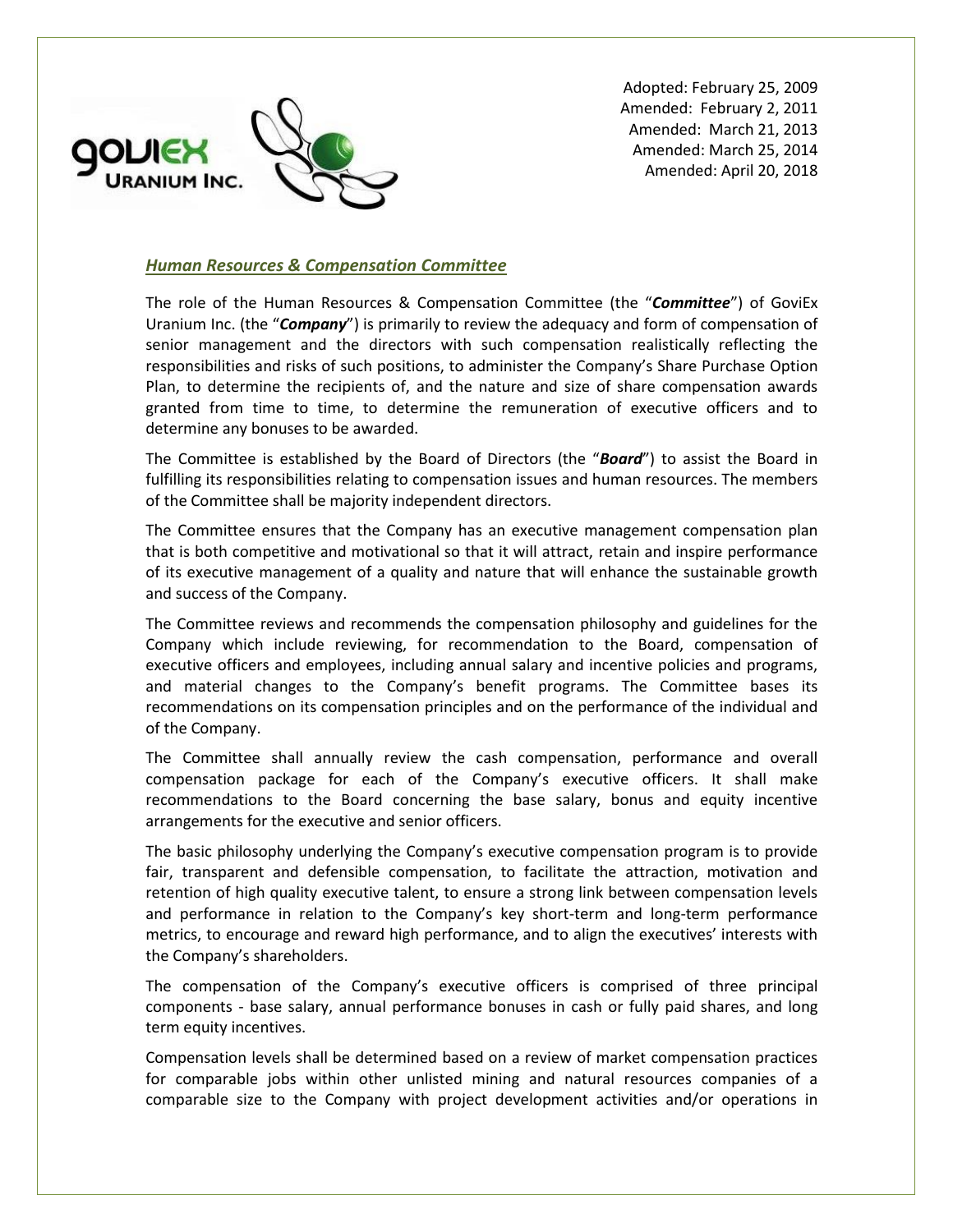complex, international locations. Within this comparator group, the Company will strive to target the market median for base salary, annual incentive and long-term incentive compensation with the ability to deliver compensation at a higher percentile of the market when performance warrants, through annual and long-term incentive programs.

The Committee intends to apply the principles set forth herein in a consistent fashion with the goal of bringing more structure and effectiveness to the compensation review process for executives.

### **Base Salary**

In determining the base salary for its executive officers, the Human Resources & Compensation Committee placed approximately equal weight on the following factors: (i) the executive's overall performance; (ii) the experience level of the executive officer; (iii) the particular responsibilities related to the executive officer's position; and (iv) salaries paid by the Company's peer compensation group at the time.

Base salary will be based on relevant data from the comparator group and target pay is positioned at the market median for base salary. As a general guideline for the administration of salaries, new executives will typically be paid a salary between 80% and 90% of the target salary, executives that consistently meet all job expectations should be paid a salary within 90% and 110% of the target salary, and executives that consistently demonstrate superior performance should be paid above 110% of the target salary. Actual salaries and salary ranges will be reviewed on an annual basis in conjunction with an annual performance review and, subject to economic considerations, salary adjustments will normally be considered based on an executive's performance, improvements in job proficiency, retention risks, succession requirements and compensation changes in the market.

### **Bonus Payments**

Executive officers may be eligible for annual incentive compensation in the form of a bonus which is paid in shares or cash. To conserve cash, the Committee will endeavor to settle such annual incentive awards in shares of the Company.

Target awards (as a percentage of base salary) are based on relevant market data for the comparator group and target pay positioning at the market median for total cash compensation (base salary plus annual incentive compensation). Target awards will be paid when performance meets expectations, and such awards will be adjusted upwards or downwards where performance exceeds or is less than expectations, respectively. Annual incentive awards are based on the assessment of performance of a combination of company, business unit and individual performance objectives determined early in the fiscal year. Corporate performance is assessed relative to objectives such as achievement of milestones in connection with the Company's major project, expansion of mineral resources and reserves, performance and value of the Company's subsidiaries. Business unit performance is assessed on objectives that relate to the primary functions of the business unit and the key activities that support the broader of the corporate goals. For the most senior executives it is intended that the majority of the bonus will be based upon corporate performance with a smaller portion allocated to individual performance. For other senior executives the bonus will be based on a combination of corporate, business unit and individual performance. For other senior executives in operational roles a larger proportion of the bonus will be based on business unit performance.

#### **Long Term Incentives**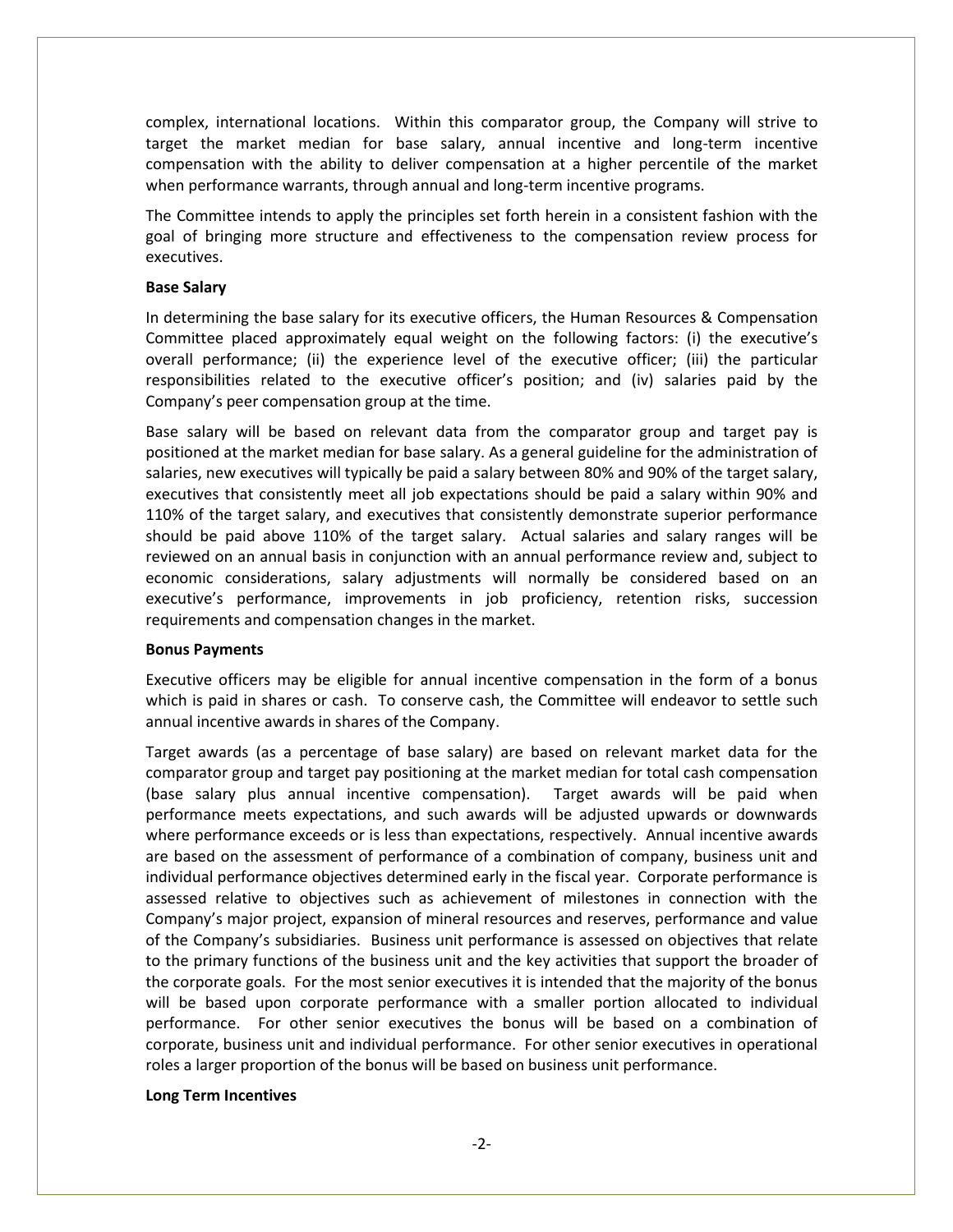Under the Company's compensation philosophy, an equity incentive component in the form of options is a key part of the executives overall compensation package, reflecting the Company's belief that stock options offer an effective mechanism for incentivizing management and aligning the interests of the executive officers with those of the shareholders. Since the Company does not grant incentive stock options at a discount to the prevailing market price of the Company's shares, the incentive stock options granted to our executive officers accrete value only if, and to the extent that, the market price of the Company's shares increases, thereby linking equity-based executive compensation to shareholder returns.

Equity based incentives awarded to executive officers will be based on the Committee's evaluation of each executive officer's ability to influence the Company's long-term success and to reward outstanding individual performance and contributions. The Committee will consider each executive's stock option position, peer comparison group benchmark and individual performance when determining how many new stock option grants will be made to an executive officer.

The Committee will consider target long-term incentive awards as a percentage of base salary that would be offered to executives on an annual basis. The dollar value of the long-term incentive award is converted to the appropriate number of stock option at the time of the award using a valuation methodology and the details of the grant. It is intended that stock option grants will normally have terms of five years and will be granted to executive officers on an annual basis. Vesting of the stock options will generally be based on time, with 25% immediately and 25% vesting on each anniversary of the date of grant. The Committee may consider including performance contingent or performance accelerated vesting in the future.

#### **Chief Executive Officer Compensation**

The Committee members periodically review the terms of reference for the Company's Chief Executive Officer and recommend any changes to the Board for approval. It reviews corporate goals and objectives with respect to the Chief Executive Officer's compensation and leads the Chief Executive Officer review process.

Based on the results of the Chief Executive Officer's evaluation, the Committee recommends the Chief Executive Officer's overall compensation package to the Board. The components of total compensation for the Chief Executive Officer are the same as those which apply to other senior executive officers of the Company, namely, annual salary, performance bonus and long term incentives.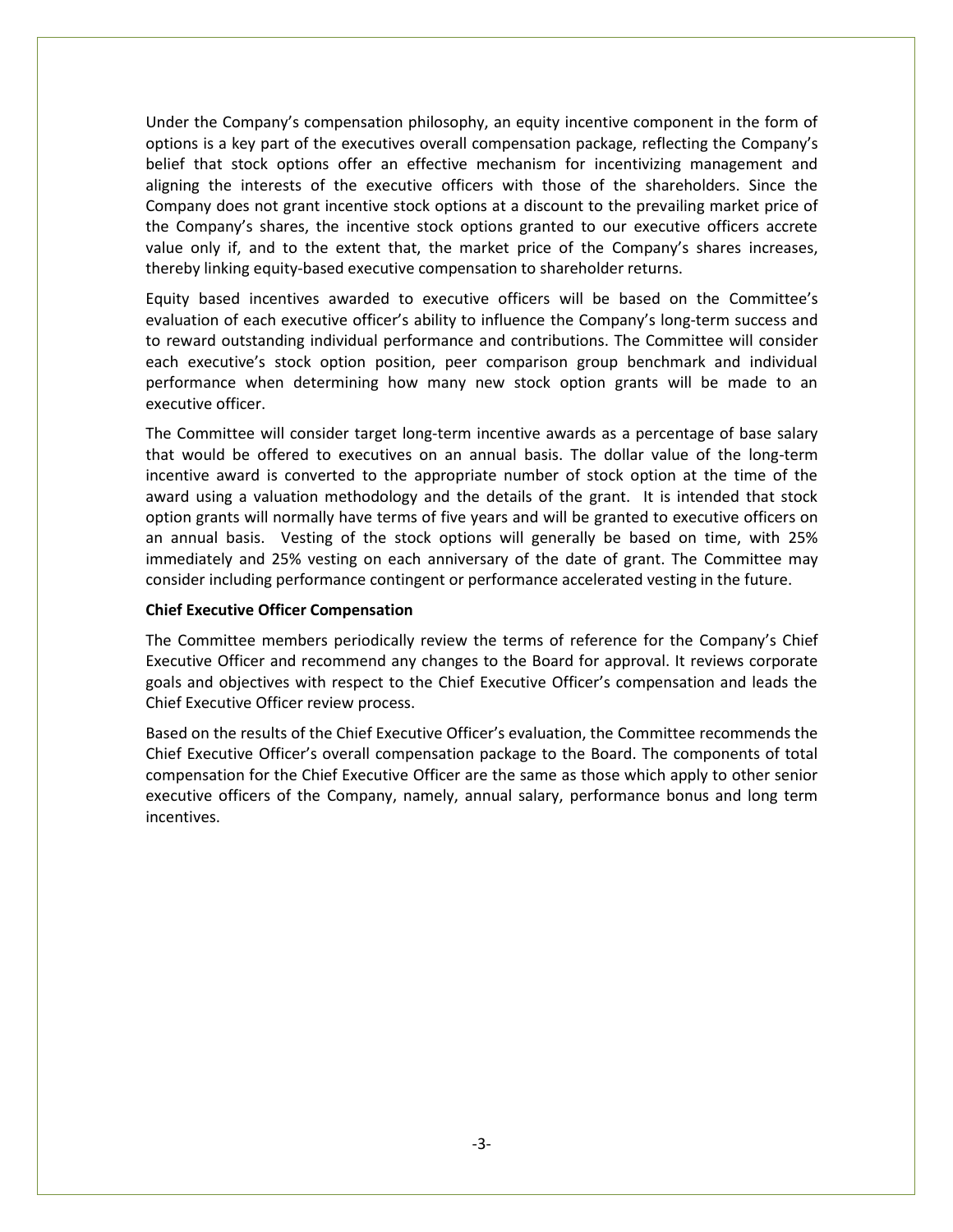

# **GOVIEX URANIUM INC. HUMAN RESOURCES & COMPENSATION COMMITTEE CHARTER**

## **I. Purpose**

The primary objective of the Human Resources & Compensation Committee (the "*Committee*") of GoviEx Uranium Inc. (the "*Company*") is to discharge the Board of Directors' (the "*Board*") responsibilities relating to compensation of the executive officers and directors of the Company.

# **II. Organization**

The Committee shall consist of a majority of independent directors of the Company as determined by the Board and shall satisfy the laws governing the Company and the independence and experience requirements of securities law, stock exchanges and any other regulatory requirements. The members of the Committee shall be appointed by the Board. A majority of the members of the Committee shall constitute a quorum. A majority of the members of the Committee shall be empowered to act on behalf of the Committee.

The Committee may form and delegate authority to subcommittees when appropriate.

## **III. Meetings**

The Committee shall meet as many times as the Committee deems necessary, but not less frequently than one time per year.

The members of the Committee shall select a chair who will preside at each meeting of the Committee and, in consultation with the other members of the Committee, shall set the frequency and length of each meeting and the agenda of items to be addressed at each upcoming meeting. The Chair shall be an independent director.

The chair shall ensure that the agenda for each upcoming meeting of the Committee is circulated to each member of the Committee as well as each other director in advance of the meeting.

### **IV. Authority and Responsibilities**

To fulfill its responsibilities, the Committee shall:

1. Review and approve on an annual basis corporate goals and objectives relevant to executive officer (the "*Executive Officer*") compensation, evaluate the Executive Officer's performance in light of those goals and objectives and set the Executive Officer's compensation level based on this evaluation. In determining the long-term incentive component of Executive Officer compensation, the Committee will also consider, among such other factors as it may deem relevant, the Company's performance, shareholder returns, the value of similar